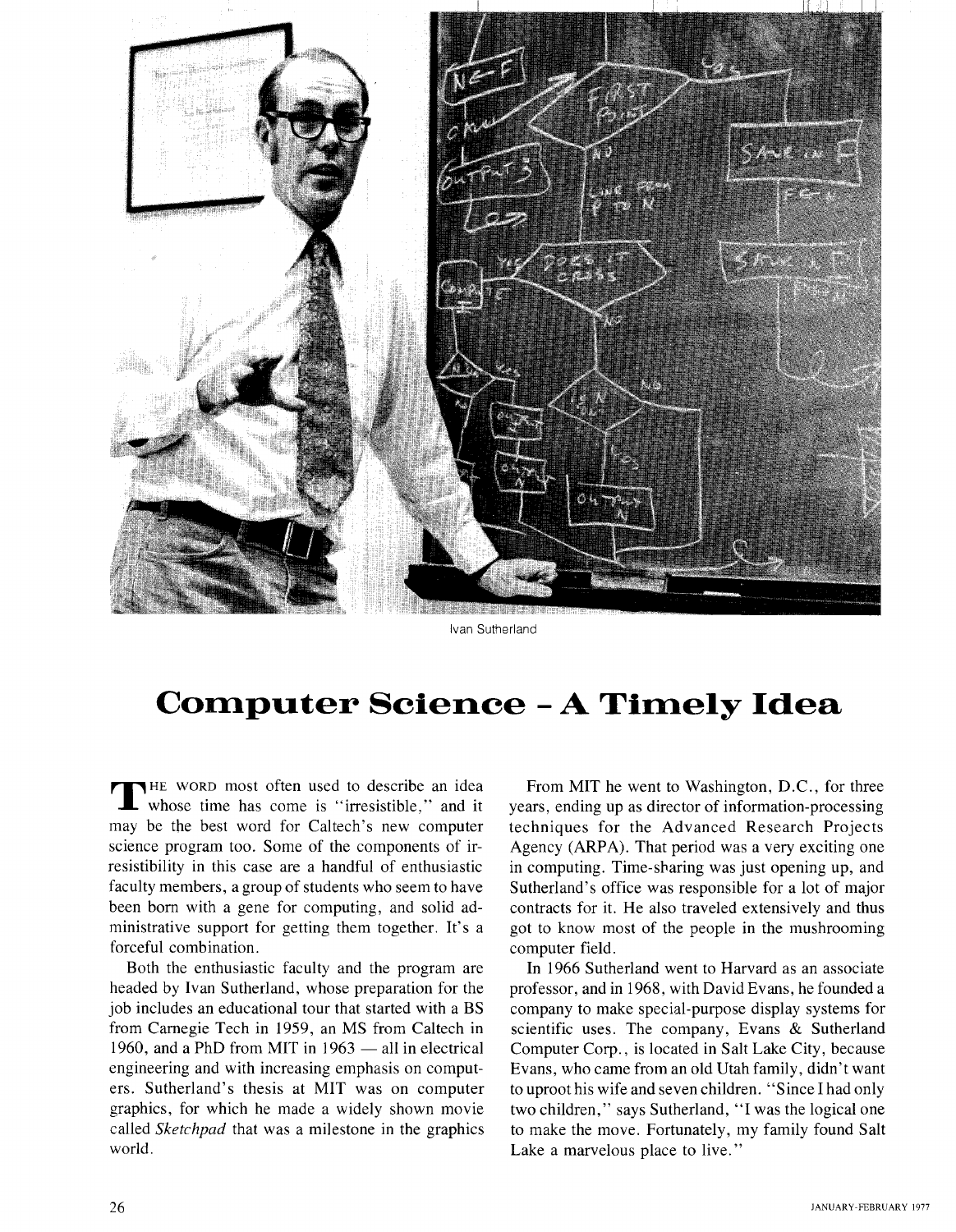In the next six years Evans & Sutherland developed a  $remarkable picture-making technology - describing$ objects in mathematical terms placed in a computer's memory, which then converted them into color pictures. Some of these pictures were so good that it was somewhere between hard and impossible to tell that they were computer-generated. In 1974 Sutherland decided that this technology could be used in the entertainment world to tell stories, so to try out the idea he started another company in Los Angeles. It was "a glorious failure." After about six months, he sold his interest to his partner and went to work for Rand Corporation in Santa Monica, where he did some studies on memory and on microfabrication technology.<br>
Designing a computer simulation of the space shuttle to train NASA<br>
seems in portant and seems to the space shuttle to train NASA

semi-conductor physics, and Carver Mead, professor of electrical engineering at Caltech, turned out to be that person. It was an exciting and productive association from the beginning, and turned the thrust of Sutherland's interest from computer graphics to the possibilities of Mead's specialty  $-$  integrated circuits. So, when Sutherland was offered a faculty position at Caltech in which he could work to develop a computer science program that could build on Mead's expertise, he was delighted to accept. He was on campus on a part-time basis last year, and is now here full time.

At age 38, Sutherland is one of the young men who has grown up accepting the computer in the same way the members of the previous generation accepted airplanes. He is interested in their development, excited about their potential, and thoughtful about their implications. "In part," he says, "a computer is an end in itself. By reflecting on how computers do things, we are able to learn some things about the nature of knowl-<br>standard TV monitor with a hand-held 35mm camera and made available to us through the courtesy of Evans & Sutherland) are part of a standard TV monitor with a hand-held 35mm camera and made<br>edge. Learning what is ultimately computable — and - available to us through the courtesy edge. Learning what is ultimately computable  $-$  and what isn't  $-$  is a scientific activity in its own right. But using computers is also an engineering activity because of its importance to a lot of other things, from economics to design."

Computers have, of course, been developing for 30 years, and computer science programs are nothing new in college curriculums. Caltech's new program will certainly build on what others have learned, but it will also make maximum use of the Institute's own very special capabilities. The focus will be on the relationship between hardware (roughly, the physical components of a computer) and software (also roughly, the collection of information in a computer's memory) through the medium of the design of integrated circuits. <br>As a matter of fact, the distinctions between hardware delivery mechanism changes the position of the simulated boom. A As a matter of fact, the distinctions between hardware delivery mechanism changes the position of the simulated boom. A large special-purpose computer is required to generate pictures of and software are fading, partly because of advances like<br>this realistic action fast enough to observe motion as it happens. The<br>system is now installed at NASA headquarters in Houston.



crews in payload and assembly tasks takes experts in computer He needed help on these projects from an expert in graphics. The recent construction of such a machine by Evans &<br>mi conductor physics, and Corver Mood, professor. Sutherland Computer Corp. is the culmination of a 15-year field - an effort to which van Sutherland has made major contribu-<br>tions. The company built a special-purpose digital computer to syn-



thesize the system's pictures from a mathematical model of the shuttle, and added some assumptions about the direction and quality of illumination. The three photos on this page (taken directly from a standard TV monitor with a hand-held 35mm camera and made



system is now installed at NASA headquarters in Houston.